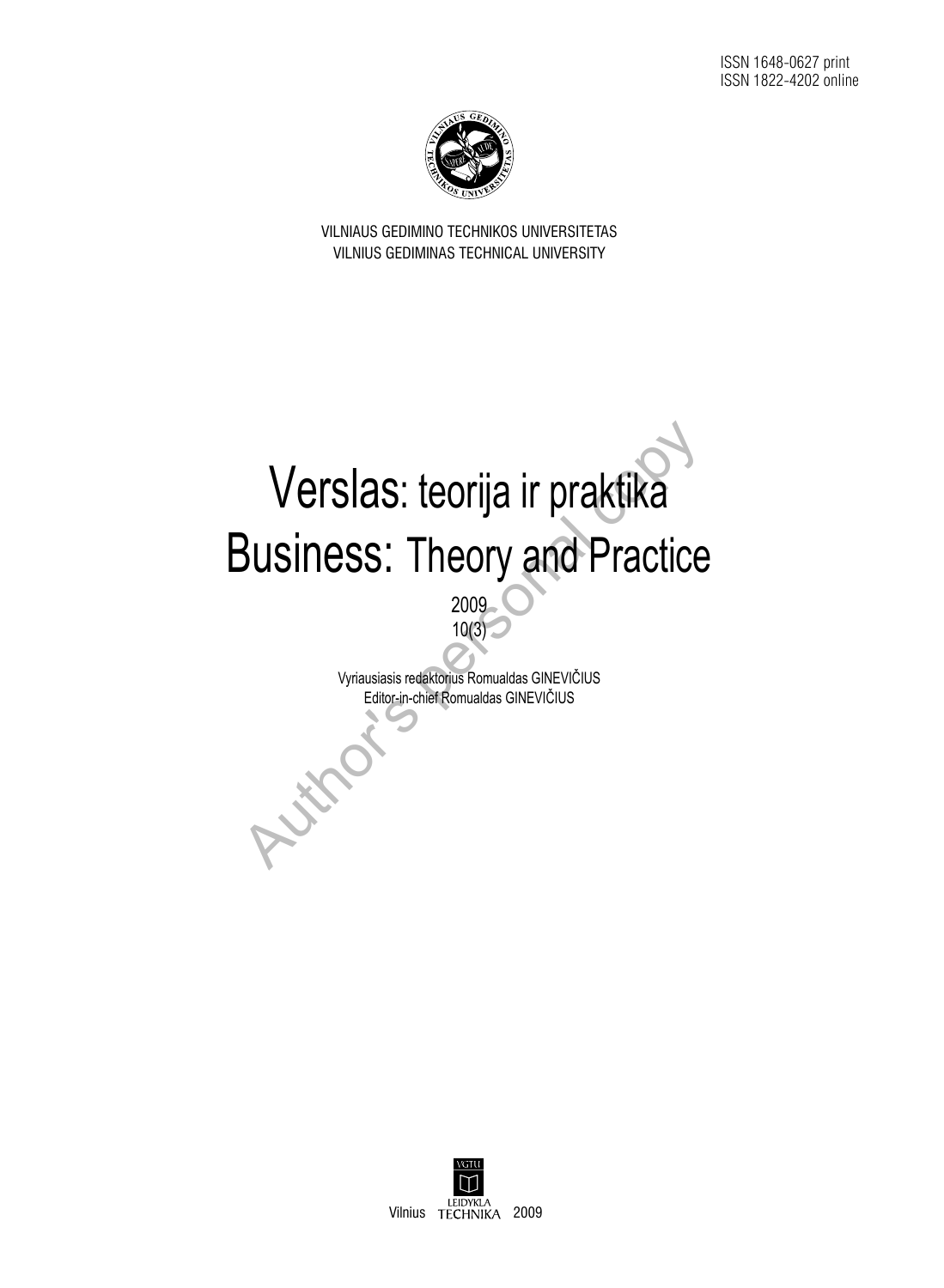# **VERSLAS: TEORIJA IR PRAKTIKA 2009, 10 t., Nr. 3** *http://www.btp.vgtu.lt*

Vilniaus Gedimino technikos universiteto mokslo žurnalas. Straipsniai lietuvių, anglų, vokiečių kalbomis. Žurnalas pradėtas leisti 2000 metais. Kasmet eina 1 tomas (4 numeriai).

#### Visi žurnale publikuojami straipsniai recenzuojami redakcinės kolegijos narių arba jų paskirtų ekspertų

# **BUSINESS: THEORY AND PRACTICE 2009, vol. 10, no. 3** *http://www.btp.vgtu.lt/en*

Research Journal of Vilnius Gediminas Technical University. Articles in Lithuanian, English, German. The journal has been published since 2000. 1 vol. (4 issues) per year are published.



All papers published in Journal "Business: Theory and Practice" are peer-reviewed by members of Editorial Board or by its appointed experts

#### **KORESPONDENCIJA**

Straipsnių rankraščius ir kitą korespondenciją siųsti žurnalo "Verslas: teorija ir praktika" vyriausiajam redaktoriui R. Ginevičiui arba atsakingajai sekretorei M. Tvaronavičienei adresu: Vilniaus Gedimino technikos universitetas, Įmonių ekonomikos ir vadybos katedra, Saulėtekio al. 11, LT-10223 Vilnius, Lietuva. Tel. +370 5 274 5000, faksas +370 5 270 0114*,*  El. paštas *romualdas.ginevicius@adm.vgtu.lt* El. paštas *manuela@vv.vgtu.lt*  $\begin{tabular}{ll} \texttt{str了} & \texttt{R}} \\ \texttt{strapsiniai recenzuojami redakcinės} & \texttt{All papers published in Journal ``Busini  
} \\ \texttt{Portioujekspertų} & \texttt{Practice'' are peer-revewed by memb  
or by its appointed experts  
or by its appointed experts  
or by its appointed experts  
or by its appointed experts  
} \\ \end{tabular}$ 

# **EDITORIAL CORRESPONDENCE**

including manuscripts for submission should be addressed to Editor-in-chief of "Business: Theory and Practice" R. Ginevičius, or managing editor M. Tvaronavičienė, Vilnius Gediminas Technical University, Saulėtekio al. 11, LT-10223 Vilnius, Lithuania. Tel.: +370 5 274 5000; Fax: +370 5 270 0114. E-mail: *romualdas.ginevicius@adm.vgtu.lt* E-mail: *manuela@vv.vgtu.lt*

*©* Vilniaus Gedimino technikos universitetas, 2009

#### Verslas: teorija ir praktika 2009, 10 tomas, Nr. 3 *http://www.btp.vgtu.lt* Viršelis dailininkių *Ramunės Razmienės, Astos Rudminaitės* Redaktorės *Rita Malikėnienė, Emilija Endziulaitienė* Maketuotoja *Ramunė Razmienė* 2009 09 22. 10,00 sp l. Vilniaus Gedimino technikos universiteto leidykla "Technika" Saulėtekio al. 11, 10223 Vilnius, *http://leidykla.vgtu.lt* Spausdino UAB "Baltijos kopija", Kareivių g. 13B, 09109 Vilnius, http://www.kopija.lt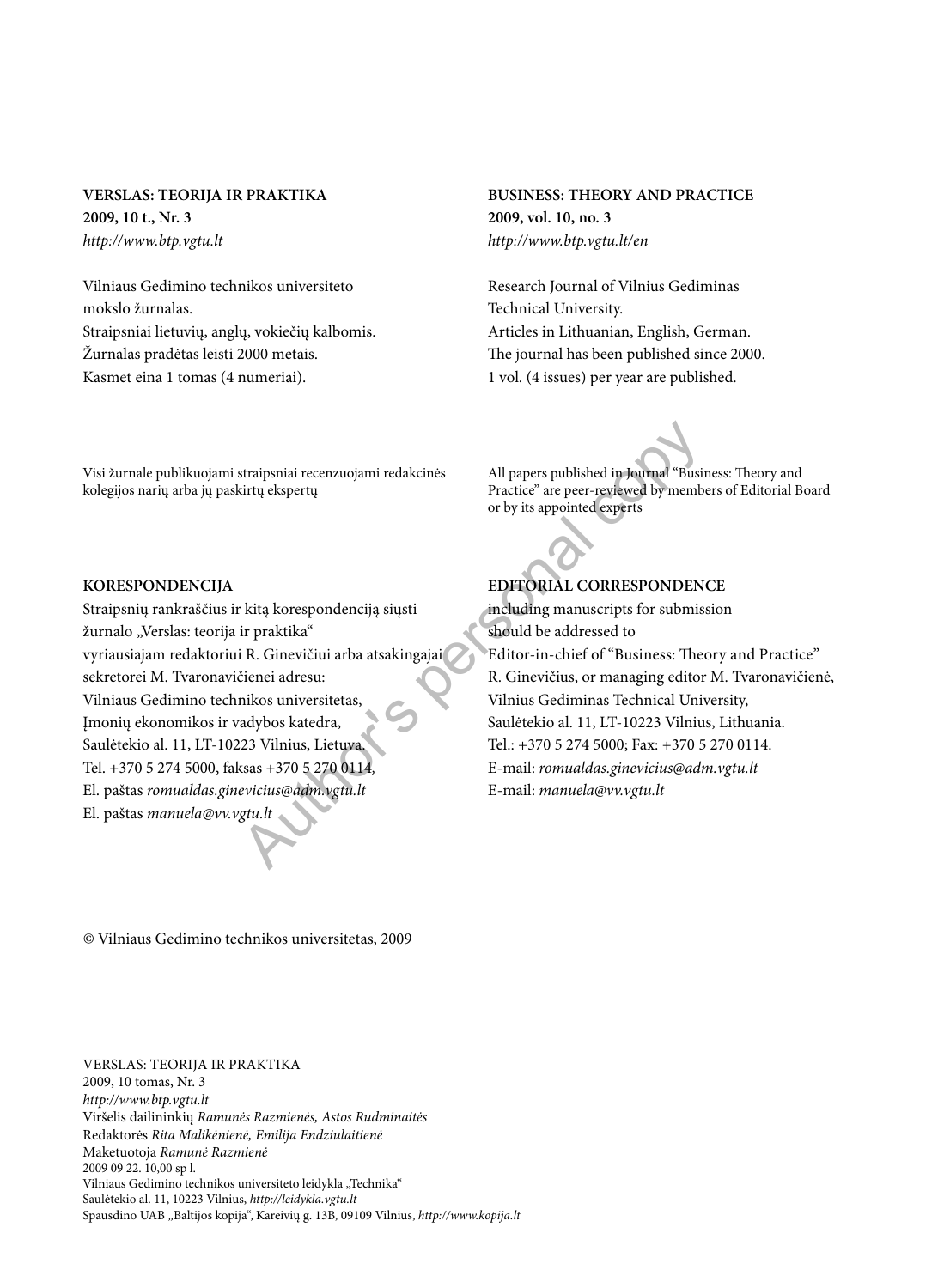

# **SUSTAINABLE DEVELOPMENT ACROSS CENTRAL AND EASTERN EUROPE: KEY FACTORS DRIVING THE ECONOMIC GROWTH OF THE COUNTRIES**

# Giedrė Lapinskienė<sup>1</sup>, Manuela Tvaronavičienė<sup>2</sup>

*Vilnius Gediminas Technical University, Saulėtekio al. 11, LT-10223 Vilnius, Lithuania E-mails: 1 gielap@gmail.com; 2 manuela@vv.vgtu.lt*

*Received 09 February 2009; accepted 02 July 2009*

**Abstract.** Sustainable development is the leading concept of our days, and it is measured by a number of various indicators. The paper analyses sustainable development indicators (Eurostat database), taking Central and Eastern Europe as the research object. The suggested hypothesis implies that, in a particular region, there might be a set of sustainable development indicators reflecting the factors strongly influencing GDP. The results obtained outline the main issues relating to economic development of Lithuania and other Central and Eastern European countries and demonstrate similar development trends in the region. *E-mails: 'gielap@gmail.com; <sup>2</sup>manuela@vv.vgtu.lt*<br> *Received 09 February 2009; accepted 02 July 2009*<br>
development is the leading concept of our days, and it is measured by a number<br>
stainable development indicators (Eu

**Keywords:** sustainable development, economic growth (GDP), Central and Eastern Europe, Lithuania.

# **DARNUSIS VYSTYMASIS CENTRINĖJE IR RYTŲ EUROPOJE: PAGRINDINIAI EKONOMINIO AUGIMO ASPEKTAI**

# Giedrė Lapinskienė<sup>1</sup>, Manuela Tvaronavičienė<sup>2</sup>

*Vilniaus Gedimino technikos universitetas, Saulėtekio al. 11, LT-10223 Vilnius, Lietuva El. paštas: 1 gielap@gmail.com; 2 manuela@vv.vgtu.lt*

*Įteikta 2009-02-09; priimta 2009-07-02*

**Santrauka.** Šiuo metu darnusis vystymasis yra pagrindinė ilgalaikė visuomenės vystymosi ideologija. Ji gali būti vertinama įvairiais rodikliais. Straipsnyje analizuojami Centrinės ir Rytų Europos darniojo vystymosi rodikliai (Eurostat duomenų bazė). Remiantis iškelta hipoteze, tam tikrame regione turėtų būti išskirtiniai darniojo vystymosi rodikliai, darantys didžiausią poveikį ekonominiam augimui. Gauti rezultatai pabrėžia pagrindines sritis, darančias įtaką ekonominiam vystymuisi Lietuvoje ir kitose Centrinės bei Rytų Europos šalyse, atskleidžia panašias vystymo tendencijas regione.

**Reikšminiai žodžiai:** darnusis vystymasis, ekonominis augimas (BVP), Centrinė ir Rytų Europa, Lietuva.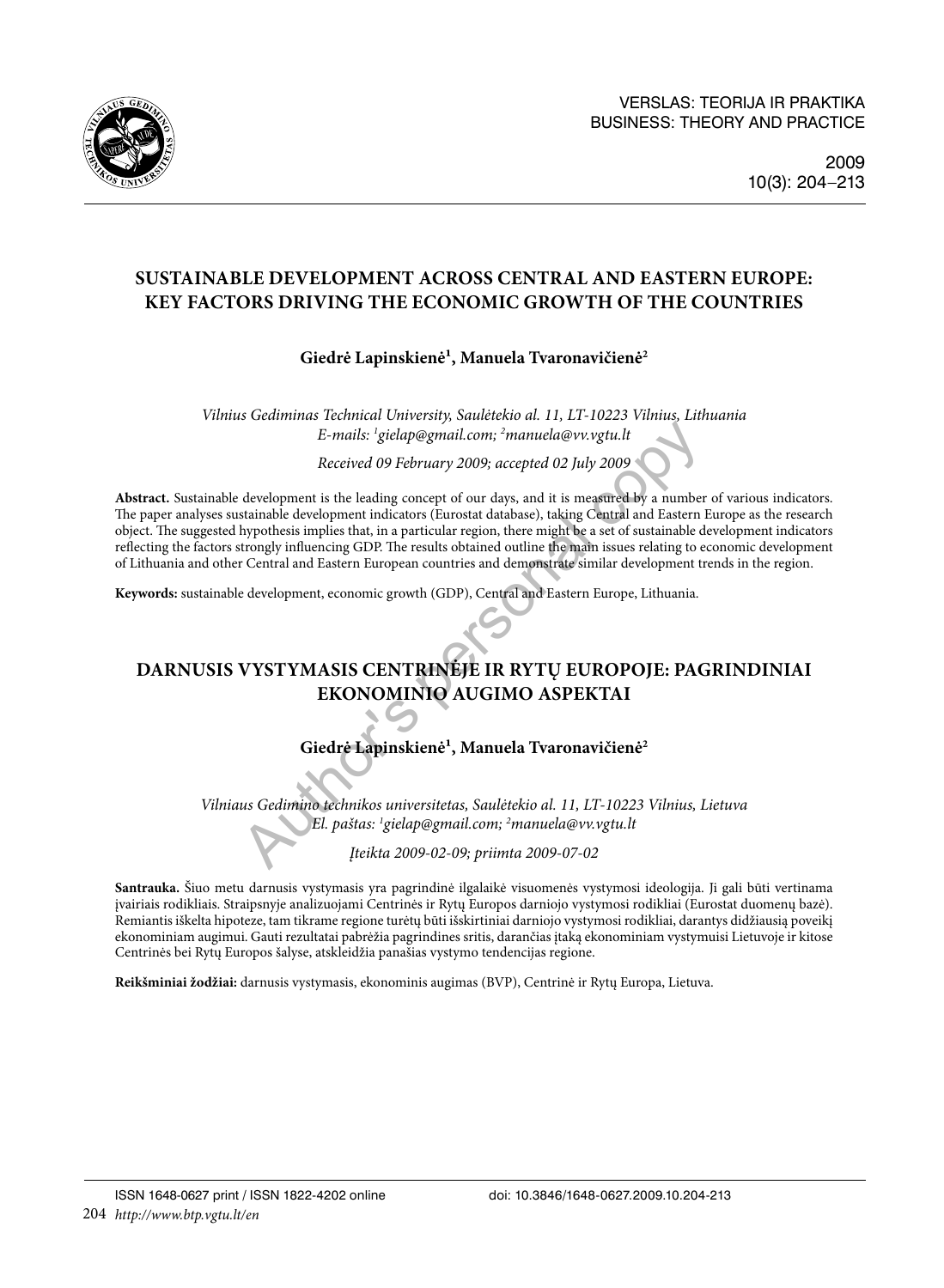#### **1. Introduction**

Sustainable development is the leading concept of our days embracing economic, social and environmental dimensions (Brundtland 1987). The measuring and management of this process is a difficult task because the concept varies, depending on the changing conditions of life. The measurement of social and economic development of a country is a complex phenomenon, which is described by a set of criteria (Podvezko 2008). Many international institutions presented the assessment systems of indicators to measure the sustainability around the world. Despite the main pillars, classifications and sets of indicators differ across various institutions. The problems of analytical analysis based on these indicators were considered by a number of scholars (Grybaitė, Tvaronavičienė 2008; Tvaronavičienė *et al.* 2008).

For many years, GDP has been presented as the main variable showing the level of economic development for a particular [country](http://en.wikipedia.org/wiki/Country), but it could not reflect the welfare of the country. It is important to ensure that all indicators of sustainable development should change positively. However, there are some indicators having the strongest impact on the development level of every region. Finding the most important variables could simplify the process of monitoring and help to determine areas and policy for future development. P has been presented as the main of spending flows. Not going into<br>
relative to the conomic development for<br>
the conomic development for<br>
the conomic development for<br>
the concentrates on the factual interportant<br>
to ensure

It is assumed that the most important sustainable development indicators are those which are most closely connected with economic growth (expressed as GDP growth).

The aim of this paper is to identify the set of key sustainable development indicators (from Eurostat database) having the strongest impact on the growth of the whole region of Central and Eastern Europe. Correlation and regression analyses are used for estimating the effect of variables. The countries development level will be evaluated based on the calculated regression equation in the context of Central and Eastern Europe.

#### **2. Theoretical background**

A great number of economists have tried to understand the economic processes and create models which could help to manage the growth of economy since ancient times. Adam Smith with the 'Wealth of Nation' saw the realization of the economies of large-scale production as an important source of growing national prosperity can be considered to be a predecessor of growth theories (Greenwald 1994). Jumping from classical scholars (Smith, Malthus, Ricardo) to the theories of neoclassical economists (Harrod and Domar, Hicks, Solow), it is seen that growth theory economists have tried to define a systematic frame for the equilibrium paths of the economy. Solow, the best-known neoclassical scholar, presented a model where economic growth was stimulated by changing the constant capital output ratio by a richer standard of the technology in the equilibrium model (Solow 1988). J. A. Schumpeter, with his business cycle theories based on innovation, and John von Neumann, with mathematical theories of economic growth, as well as many other researchers made a valuable contribution to the development of fundamental macro economy theories. The latest theories of macro economy are associated with the intense work on growth theory in the late 1980s and 1990s known as endogenous growth theory. The early contributions here were by Romer and Lucas. Paul Romer (1994) emphasized that economic growth is an endogenous outcome of an economic system, not the results of forces that impinge from outside. R. Lucas (2003) argued that there were economic gains from providing people with better incentives to work and to save, not from better fine-tuning of spending flows. Not going into theoretical considerations about the factors driving economic growth, the paper concentrates on the factual interplay between economic growth and sustainable development indicators in order to find the main variables determining the economic growth in Central and Eastern Europe.

#### **3. The process of selecting sustainable development indicators impacting GDP**

The analysed sample is Central and Eastern European countries, including Bulgaria, the Czech Republic, Estonia, Hungary, Latvia, Lithuania, Poland, Romania, Slovakia and Slovenia. All of them, except Bulgaria and Romania, joined the EU in 2004 (the latter two countries – in 2007). In recent years, these countries have demonstrated the high growth rates. Therefore, to ensure further growth, sustainable development policy should be pursued.

The analysis has four phases. Firstly, all variables from the Eurostat sustainable development database were reviewed and only those satisfying the conditions were chosen for analysis: i.e. Lithuanian data is available, the same data sets cover more than one country, data are gathered annually in the period from 1998 without intervals, the variables are statistically measured.

Secondly, according to the aim of the paper, correlation analysis was used as a statistical method to define the relationship between GDP and the sustainable development indicators considered. Correlation coefficients were calculated using the log change of sustainable development indicators and the log change of GDP (in constant prices) for Lithuanian data. The results of calculations were obtained using MS Excel. They are presented in Appendix 1.

Thirdly, the correlation results were evaluated for statistical significance and economic logic. In many sources, the correlation coefficient of |0,30| is described as a minimal level for the relationship to be valid, but this is only true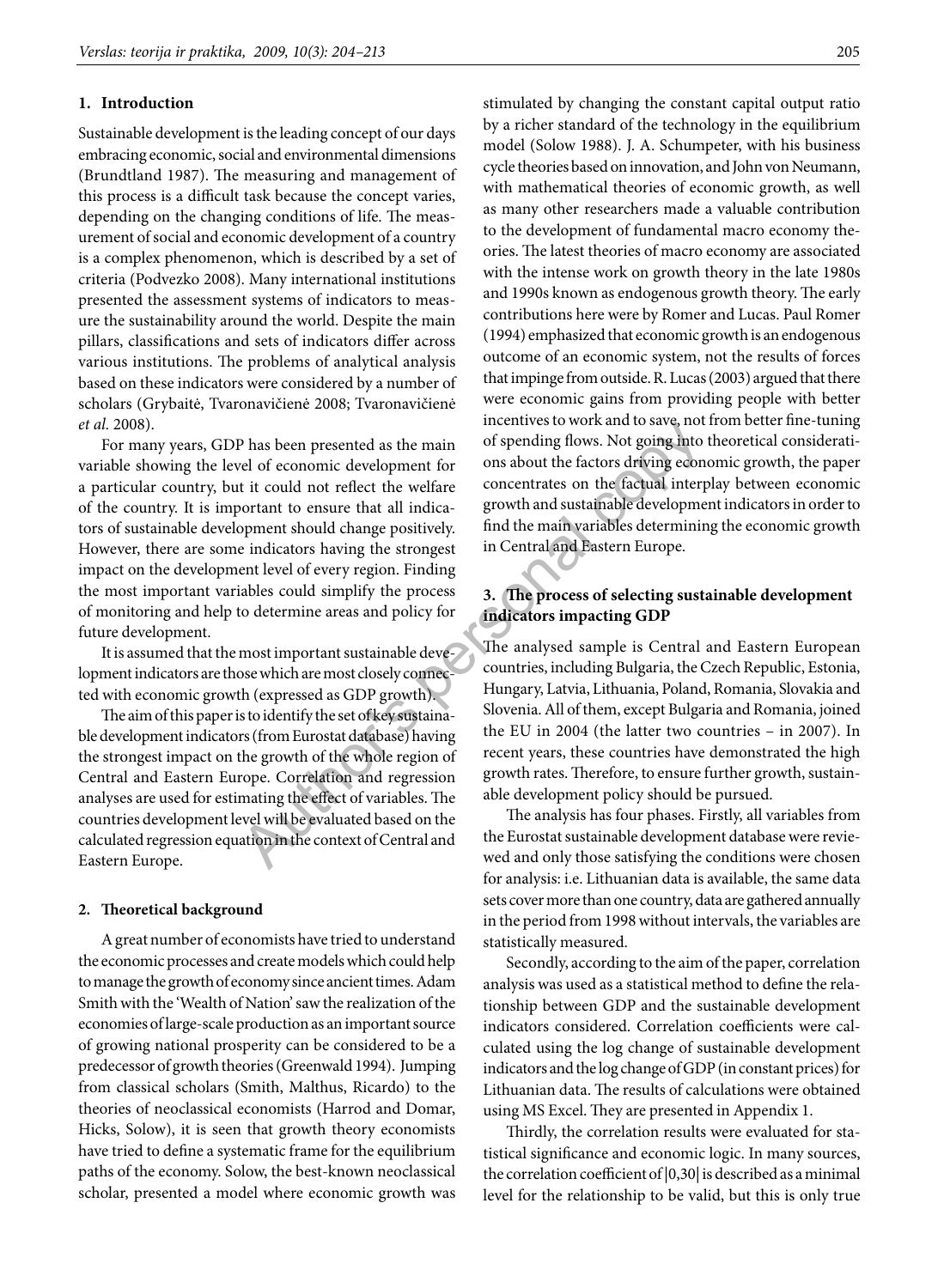for large data samples (higher than 50 items). For a small data sample (as in this work), the significance of the correlation coefficient can be determined by using standard distribution calculated by Student t test (Mason *et al.* 1999). Alternatively, a simple formula to determine the approximate critical value of the correlation coefficient at 0.05 level of significance was introduced (Walsh 2008):

 $\frac{2}{\sqrt{2}}$ , where n is the number of data items. *n*

Accordingly, the calculated threshold for the correlation coefficient in the presented data sample is |0,63|. Hence, the following criterion is used to shortlist indicators: at least one country in the Baltic states (the Baltic states are taken as countries developing in a similar way) should have a coefficient of more than |0,63|; the relationship between the variables should follow the with economic logic. Only the indicators satisfying the criteria defined were chosen. They are presented in Appendix 2. Correlation results are displayed in Fig. 1.

Four of these indicators have not met up the correlation criteria defined, but they are included based on economic logic. The correlation between the employment rate by



**Fig. 1.** Correlation between GDP growth and sustainable development indicators in the Baltic states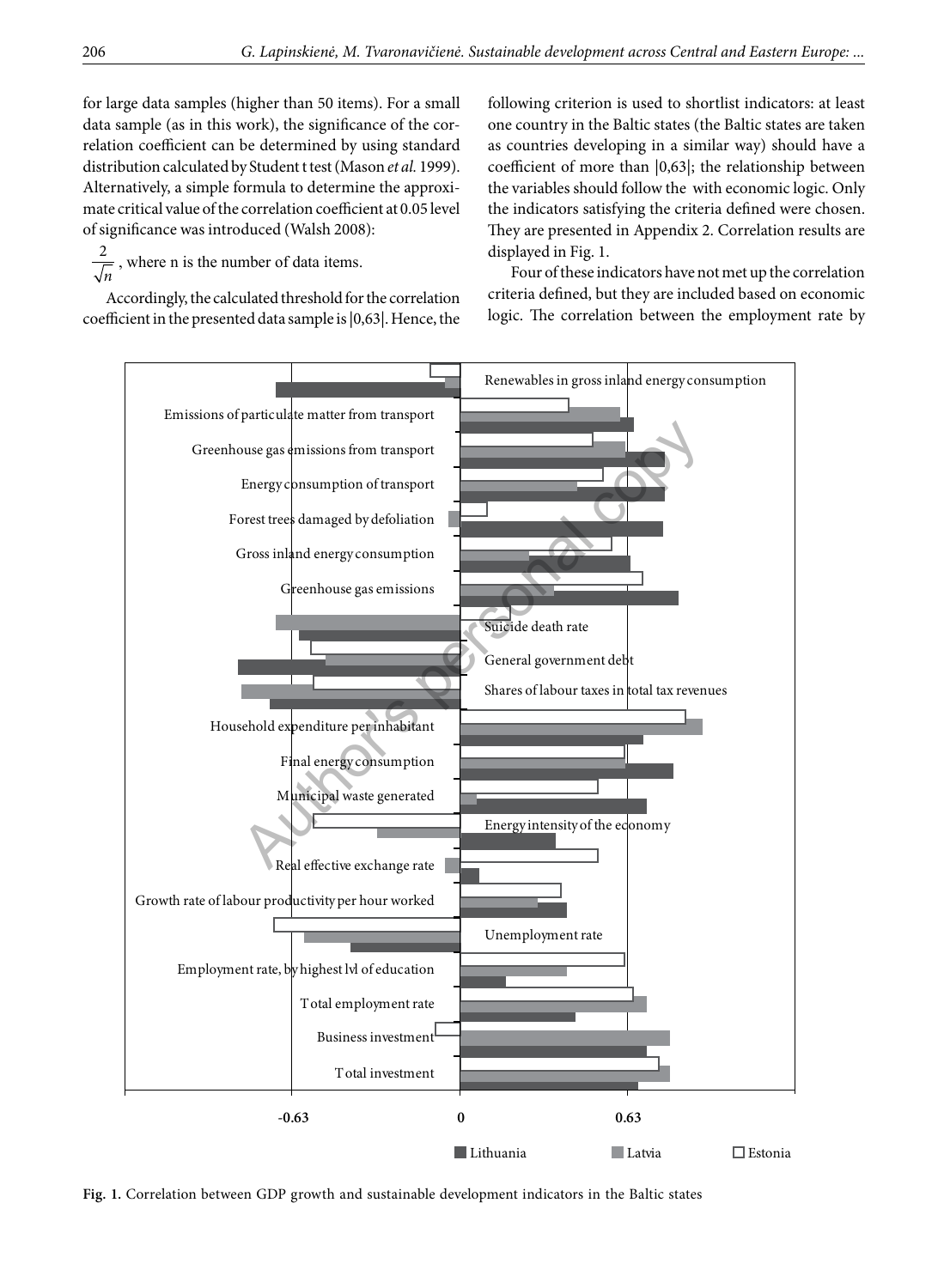highest level of education attained and GDP shows positive trends – the better results could lead to higher GDP. As the Lithuanian strategy is aimed at creating knowledge society, this indicator could be very important, therefore, it is included in further analysis. It is evident that higher rate of labour productivity per hour worked should result in higher GDP. The calculated correlation coefficient is below the threshold set. However, it is still demonstrating positive trends. Real effective exchange rate (REER) can be used to assess the competitiveness of the state's currency. It should be noted that national currency in all Baltic states is historically pegged to base currency (USD, SDR, EUR), while policy of exchange rate of other Central and Eastern European countries is different. Therefore, in the Baltic states, the relationship is not so straightforward, though for other countries it might be economically important. Economic logic should indicate negative correlation, implying that the increase of competitiveness (decrease in REER) causes GDP growth in Eurozone countries. Energy intensity shows the amount of energy needed to produce one unit of economic output. The calculated correlation coefficient is below the threshold set, but in sustainable development context, it is important to monitor the impact of this variable on the development of Eastern European countries. The results of correlation analysis between GDP and sustainable development variables define the key indicators, which have a strong impact on the economic growth in the Baltic states. tion, implying that the increase of that in et al. 2008). The data on ten<br>
in REER) causes GDP growth in<br>
tries (Bulgaria, Czech Republic, E<br>
represent to croomic output. The lithuania, Poland, Romania, Slove<br>
efficient i

At the fourth stage of this investigation the most valuable set of variables from Appendix 2 is found using the regression analysis. The statistical approach allows us to forecast the dependable variable (GDP) using independent variables. This process is called the regression analysis. The multiple regression case extends the equation to include additional independent variables (Čekanavičius, Murauskas 2002). A general formula for pooled data regression analysis with fixed effect estimation is as follows:

$$
Y_{it} = \alpha + X_{it}\beta_{it} + \varepsilon_{it}, \text{ where}
$$

 $Y_{it}$  is a dependent variable for country i at time t;

- $X_{it}$  is an independent variable for country i at time t;<br>*i* is the country's number:
- is the country's number;
- *t* is time period;
- $\alpha$  is a fixed coefficient;
- β is regression coefficient;
- ε*it* is estimation error coefficient.

A general formula is widely used in various economic calculations, e.g. the New Global Competitiveness index by World Economic Forum calculates weights based on the regression of the pooled data set on country GDP per capita (Martin *et al*. 2008). The data on ten Eastern European countries (Bulgaria, Czech Republic, Estonia, Hungary Latvia, Lithuania, Poland, Romania, Slovakia and Slovenia) for all indicators from Appendix 2 for the period from 1998 to 2007 is entered into Eviews software database (2000). After several estimations of regression coefficients, minimal data set was defined. The calculated result of the analysis is presented in the standard statistical form produced by software (Table 1).

As shown in the above table when any coefficient (column two) is statistically close to zero it means that the variable associated with this coefficient is not important in determining the dependent variable. After some basic analysis, the coefficients, which can be equal to zero with probability higher than 5%, were excluded from further calculations. Probability of a coefficient statistically not different from zero is calculated by the software and shown

**Variable Coefficient Std. Error t-Statistic Prob.**  C 0.021135 0.002878 7.343504 0.0000 Energy intensity of the economy  $-0.233946$   $-0.041922$   $-5.580505$  0.0000 Household expenditure per inhabitant 0.222965 0.042994 5.185947 0.0000 Growth rate of labour productivity per hour worked 0.000994 0.000428 2.321334 0.0224 Unemployment rate  $-0.054495$   $-0.009843$   $-5.536396$   $0.0000$ Gross inland energy consumption 0.260752 0.044452 5.865883 0.0000 R-squared 0.726159 Mean dependent var 0.051056 Adjusted R-squared 1.1593 S.D. dependent var 1.0024796 S.E. of regression 0.013317 Akaike info criterion –5.741488 Sum squared resid 0.016669 Schwarz criterion –5.585178 Dependent Variable: Real GDP Method: Pooled Least Squares and Method: Pooled Least Squares and Method: Pooled Least Squares and Method: Poole and Method: Poole and Method: Poole and Method: Poole and Method: Poole and Method: Poole and Method: Poole a Date: 04/17/09 Time: 12:15 Cross-sections included: 10 Sample (adjusted): 1998–2007 Total pool (balanced) observations: 100

Log likelihood 293.0744 F-statistic 49.85287 Durbin-Watson stat 1.789463 Prob(F-statistic) 0.000000

**Table 1.** The regression analysis of the chosen sustainable development indicators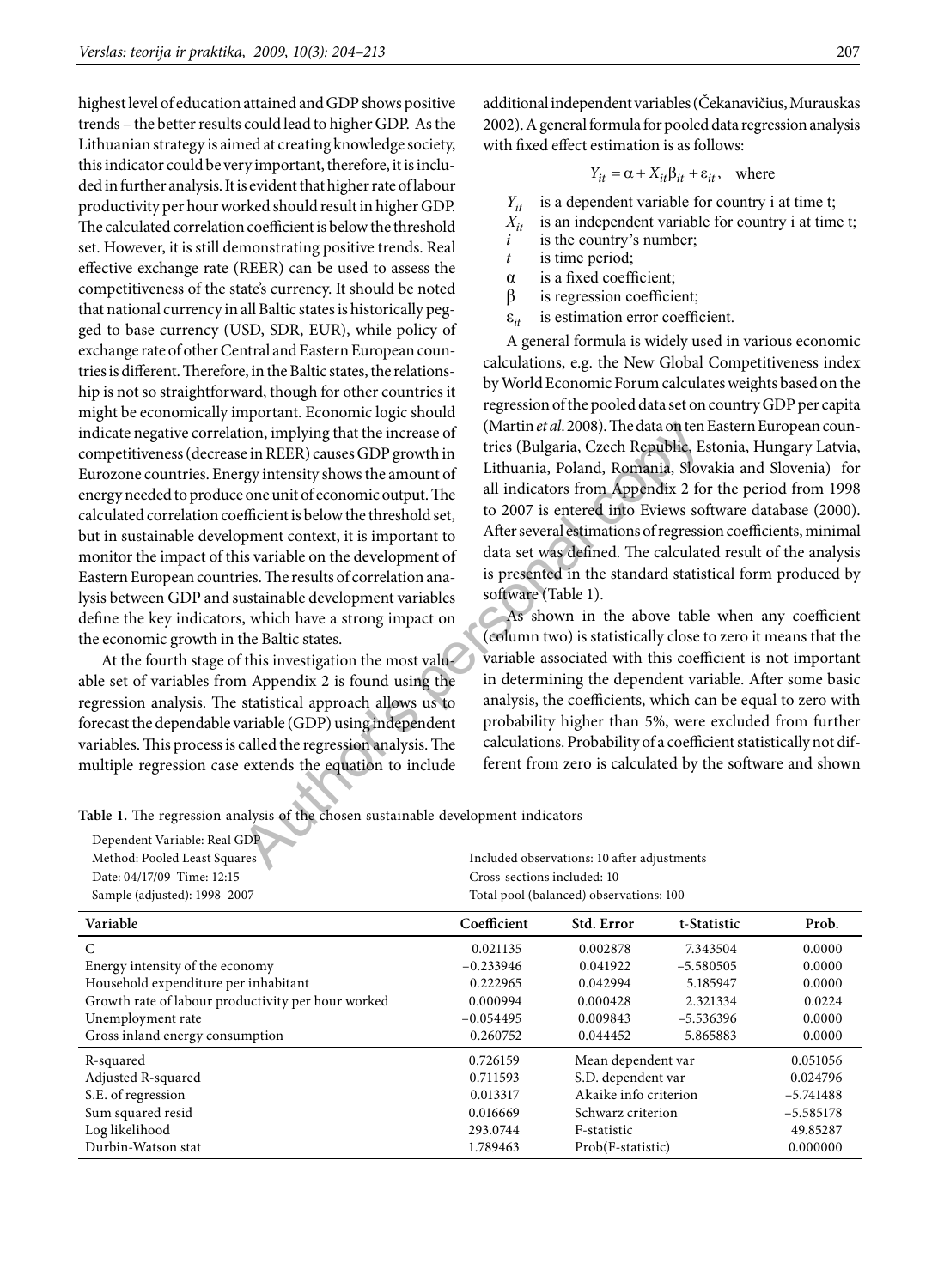in the column "Prob." in Table 1. Energy intensity of the economy, household expenditure per inhabitant, growth rate of labour productivity per hour worked, unemployment rate and gross inland energy consumption are all statistically significant. R-squared for the estimated equation is 0.73 (the coefficient of determination is the percentage of the variation expressed by the equation).

Therefore, the regression analysis shows that only five out of twenty one indicators, which passed the correlation analysis, were chosen based on regression analysis. These indicators are seen to be most important, strongly influencing the economic growth in the Central and Eastern Europe region.

### **4. Specifying the main determinants' impact on economic growth in Central and Eastern European countries**

of calculating GDP growth in Lithuania for the year 2007 are presented below:

dlog(GDPLT,2007) =  $\alpha + \beta$ 1,LT\*dlog(D1LT) + β2,LT\* dlog(D2,LT) + β3,LT\*D3,LT + β4,LT\*dlog(D4,LT) + β5,LT\*dlog(D5,LT);

 $dlog(GDP) = 0.021 - 0.234* - 0.096 + 0.223*0.110 +$  $0.001*5.700 - 0.054* - 0.264 + 0.261* - 0.022 = 0.082$ .

The result is close to actual GDP numbers (0.085). Similarly, the data on the remaining countries were calculated and presented in Table 2. It should be noted that the results in the table are derived directly from the formula, (e.g. GDP change is presented as log difference), therefore, the actual GDP change in percentage should be recalculated based on the results presented. In the next graph, the recalculated GDP changes (in percent) are given.

| economic growth in Central and Eastern European<br>countries<br>The identified indicators are incorporated into a regres-<br>sion equitation in order to test the model and determine<br>the impact of the above on a particular country. A general<br>multiple regression formula may be rewritten for the speci-<br>fied estimated model using five chosen sustainable develop-<br>ment indicators and estimated coefficients to calculate the<br>simulated GDP growth. A specific formula and methods |                                                                                      |             |          |          |          | ted based on the results presented. In the next graph, the<br>recalculated GDP changes (in percent) are given.                                                                                                                                                                                                                                                                                                               |           |           |          |          |          |                             |
|----------------------------------------------------------------------------------------------------------------------------------------------------------------------------------------------------------------------------------------------------------------------------------------------------------------------------------------------------------------------------------------------------------------------------------------------------------------------------------------------------------|--------------------------------------------------------------------------------------|-------------|----------|----------|----------|------------------------------------------------------------------------------------------------------------------------------------------------------------------------------------------------------------------------------------------------------------------------------------------------------------------------------------------------------------------------------------------------------------------------------|-----------|-----------|----------|----------|----------|-----------------------------|
|                                                                                                                                                                                                                                                                                                                                                                                                                                                                                                          |                                                                                      |             |          |          |          | As the model results are close to actual data (see Fig. 2)<br>(the discrepancies are not discussed in this paper), it could<br>be useful to consider them in detail for further analysis of<br>the specific aspects of economic development in Central and<br>Eastern Europe. The impact of particular separate indicators<br>on GDP growth in the considered countries of Central and<br>Eastern Europe is shown in Fig. 3. |           |           |          |          |          |                             |
|                                                                                                                                                                                                                                                                                                                                                                                                                                                                                                          | Table 2. Comparison of estimated and actual GDP changes (based on the data for 2007) |             |          |          |          |                                                                                                                                                                                                                                                                                                                                                                                                                              |           |           |          |          |          |                             |
|                                                                                                                                                                                                                                                                                                                                                                                                                                                                                                          |                                                                                      |             |          |          |          |                                                                                                                                                                                                                                                                                                                                                                                                                              | Country   |           |          |          |          |                             |
| Indicator<br>(changes), D                                                                                                                                                                                                                                                                                                                                                                                                                                                                                |                                                                                      | Bulgaria    |          | Estonia  | Hungary  | Latvia                                                                                                                                                                                                                                                                                                                                                                                                                       | Lithuania | Poland    | Romania  | Slovenia | Slovakia | $\text{Coefficient}, \beta$ |
|                                                                                                                                                                                                                                                                                                                                                                                                                                                                                                          | Real GDP                                                                             | 0.060       | 0.058    | 0.061    | 0.011    | 0.095                                                                                                                                                                                                                                                                                                                                                                                                                        | 0.085     | 0.064     | 0.061    | 0.065    | 0.099    |                             |
|                                                                                                                                                                                                                                                                                                                                                                                                                                                                                                          | C                                                                                    |             |          |          |          |                                                                                                                                                                                                                                                                                                                                                                                                                              |           |           |          |          |          | 0.021                       |
| 1                                                                                                                                                                                                                                                                                                                                                                                                                                                                                                        | Energy intensity                                                                     | $-0.033$    | $-0.041$ | $-0.131$ | $-0.046$ | $-0.086$                                                                                                                                                                                                                                                                                                                                                                                                                     | $-0.096$  | $-0.015$  | $-0.034$ | $-0.050$ | $-0.094$ | $-0.234$                    |
| 2                                                                                                                                                                                                                                                                                                                                                                                                                                                                                                        | Household<br>expenditure                                                             | $\,0.084\,$ | 0.054    | 0.122    | 0.032    | 0.205                                                                                                                                                                                                                                                                                                                                                                                                                        | 0.110     | 0.048     | 0.128    | 0.024    | 0.061    | 0.223                       |
| $\mathfrak{Z}$                                                                                                                                                                                                                                                                                                                                                                                                                                                                                           | Labour<br>productivity per<br>hour                                                   | 2.800       | 3.900    | 5.700    | 1.300    | 6.300                                                                                                                                                                                                                                                                                                                                                                                                                        | 5.700     | $-15.500$ | 6.200    | 4.000    | 6.400    | 0.001                       |
| 4                                                                                                                                                                                                                                                                                                                                                                                                                                                                                                        | Unemployment<br>rate                                                                 | $-0.266$    | $-0.306$ | $-0.227$ | $-0.013$ | $-0.125$                                                                                                                                                                                                                                                                                                                                                                                                                     | $-0.264$  | $-0.370$  | $-0.132$ | $-0.203$ | $-0.188$ | $-0.054$                    |
| 5                                                                                                                                                                                                                                                                                                                                                                                                                                                                                                        | Gross inland<br>energy<br>consumption                                                | 0.028       | 0.020    | $-0.025$ | $-0.008$ | 0.029                                                                                                                                                                                                                                                                                                                                                                                                                        | $-0.022$  | 0.046     | 0.041    | 0.006    | $-0.012$ | 0.261                       |
|                                                                                                                                                                                                                                                                                                                                                                                                                                                                                                          | Model estimation<br>for Real GDP                                                     | 0.072       | 0.069    | 0.091    | 0.039    | 0.108                                                                                                                                                                                                                                                                                                                                                                                                                        | 0.082     | 0.052     | 0.082    | 0.055    | 0.070    |                             |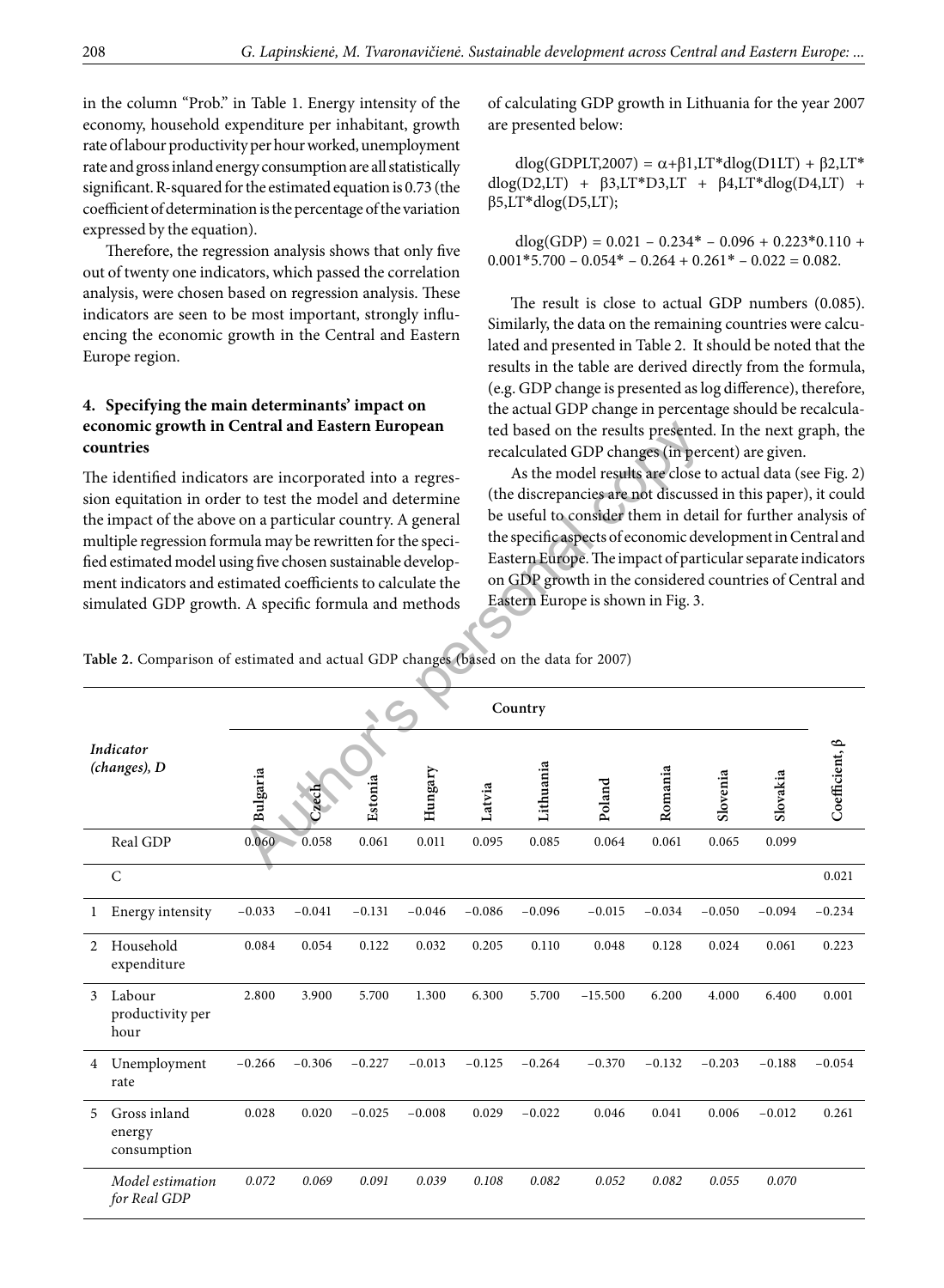

**Fig. 2.** A comparison of actual results with the model estimation for GDP growth



**Fig. 3.** Cumulative impact of sustainable development processes described by five indicators on the GDP growth estimated

Comparing Lithuanian position to that of other Central and Eastern European countries, it can be observed that the impact of the chosen indicators is very similar in the Baltic states. The household expenditure is the main determinant in Lithuania, similar to Romania, Estonia and Latvia. Household expenditure refers to any spending made by a person living alone or by a group of people living together in shared accommodation and with common domestic expenses (Eurostat). The strong impact of household expenditure on economic growth shows about its significance for economic development. Hence, policymakers should spare no effort to increase household disposable income (e.g. in recession it may be appropriate to cut income taxes, assuming that the resulting increases in disposable income will raise household spending, thereby reducing the severity of recession) ([Johnson](http://papers.ssrn.com/sol3/c) *et al*. 2005). It is clear that spending policies should be weighted against government ability to borrow, as well as overall health of public finances.

The impact of energy intensity is in the second place, being similar to that observed in Latvia, Estonia and Slovakia. Energy intensity shows the amount of energy needed to produce one unit of economic output. A lower coefficient value indicates higher energy efficiency. While differences in energy intensity levels can be attributed to such factors as geography, wealth, culture, natural endowment and economic structure, their movement over time reflects the combined effects of efficiency improvements, structural changes in the economy, changes in energy–using activities and types of fuel substitution (Joskow 2003).

Unemployment rate and labour productivity indicators relate to labour market. In Lithuania, the impact of unemployment is similar to that in Estonia, Poland, Czech Republic and Bulgaria. Unemployment rates represent unemployed people as a percentage of the labour force. The labour force is the total number of employed and unemployed people (Eurostat). Unemployment is the classical index of macro economy and the governments of many states take much effort to reduce this variable. The impact of labour productivity is very similar in all countries (except Poland). GDP has to grow based on labour productivity because it means the effective usage of resources. The ultimate goal of a well-functioning labour market is high and growing labour productivity, which, in turn, translates into higher wages and salaries for workers (Fraser Forum 2004). Therefore, the significance of labour market can be clearly seen and its monitoring is very important.

Gross inland energy consumption has a small negative impact in Lithuania similar to the situation in Estonia, Hungary and Slovakia. Gross inland energy consumption shows the usage of various energy sources (oil, gas, renewable, etc.). The growth of energy consumption is a result of rapid economic growth, creating larger demand which is caused by the increase in investment levels, population, and trade in energy. High energy consumption leads to environmental degradation (Chousa *et al*. 2008). Gross energy consumption is related to energy efficiency, and a positive impact of the latter can be an offsetting factor of lower total energy consumption. This shows a positive trend towards sustainable use of energy. Author's personal copy

Household expenditure, energy intensity and labour productivity are economic indicators having the strongest impact in the whole sample. Two remaining indicators, i.e. unemployment and gross inland energy consumption, belong to social and environmental groups. Their effect is smaller in countries considered. The results are in good agreement with economic logic, proving that Central and Eastern European countries are developing in a similar way. As shown by the data, the Baltic states have nearly the same main determinants of economic growth and are on the same path of development. The economically logical results prove the validity of analysis. Hence, the areas considered should be monitored more closely in order to achieve higher economic growth.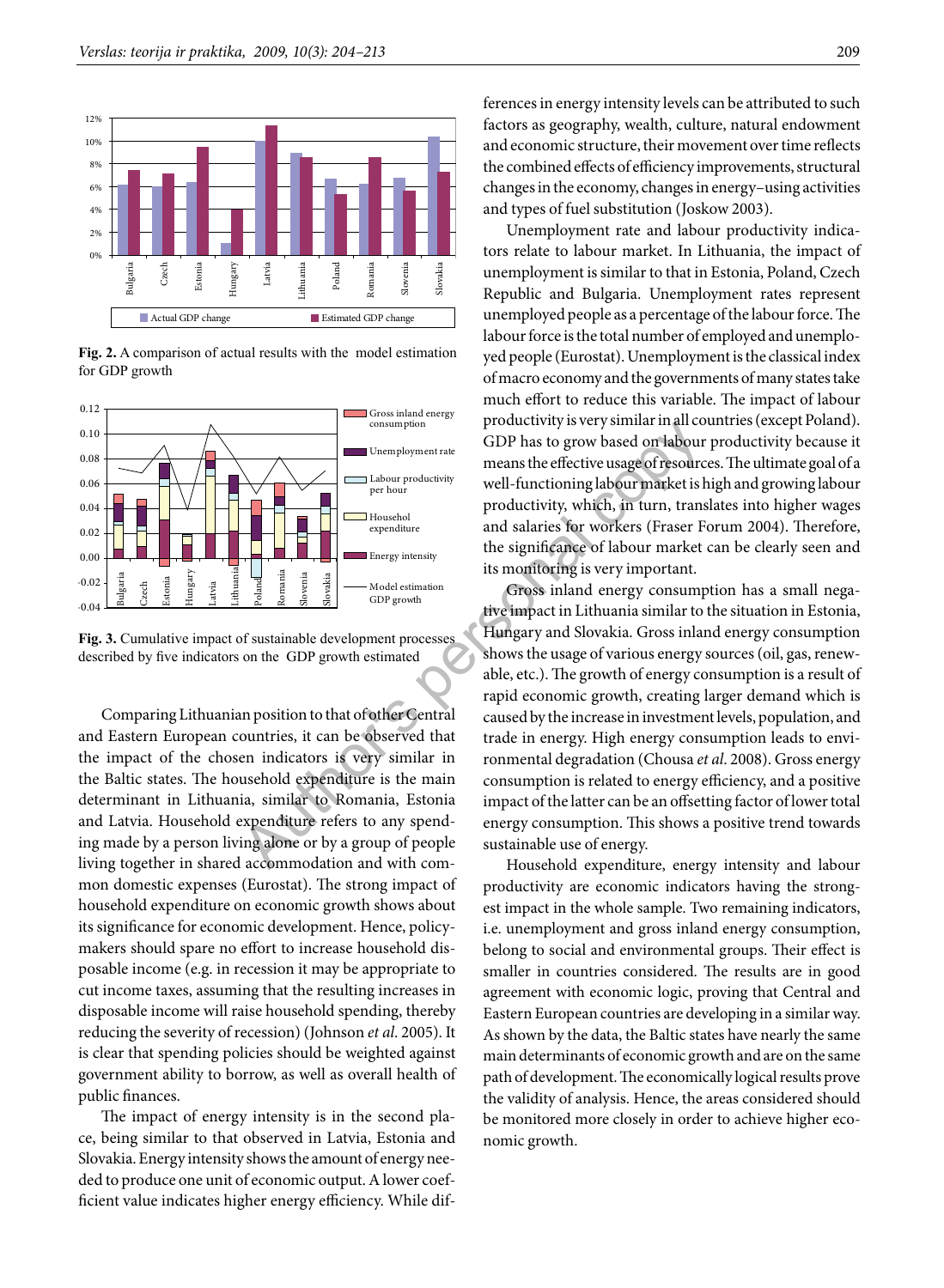#### **5. Conclusions**

The suggested hypothesis implies that, in a particular region, there might be a set of sustainable development indicators reflecting the factors strongly influencing GDP. Sustainable development indicators from Eurostat database for Central and Eastern Europe region were taken as a dimension for detailed consideration. Not every variable from the Eurostat sustainable development database satisfied the defined primary conditions (starting that Lithuanian data is available; the same data sets cover more than one country; the data gathered annually in the period from 1998 without intervals; the variables are statistically measured). To test the hypothesis, correlation and regression analyses were used. However, this approach has some drawbacks: the data cover only nine years but this period is statistically small, most of the variables analysed have the trend of the rapid growth, making the correlation results artificially high, while the data itself may be hard to measure. Nevertheless, the analysis performed can identify the trend of development.

Only five out of the analysed variables were found to be the most significant in the region of Central and Eastern Europe. They are energy intensity of the economy, household expenditure per inhabitant, growth rate of labour productivity per hour worked, unemployment rate and gross inland energy consumption. Household expenditure, energy intensity, labour productivity are indicators from the economic group, with their impact being the strongest in all the countries considered. It is compliance with economic logic stating that economic indicators are most significant at the transition stage of development. Two remaining indicators, i.e. unemployment and gross inland energy consumption, belong to social and environmental groups and their impact is less visible in the countries analysed. Only the increasing economic power allows the states to invest in social and environmental development. The results of the study show that Central and Eastern European countries are developing in a very similar way. It particularly applies to the Baltic states which have nearly the same significant determinants of economic growth and are on the same path of development. Despite the regions' similarities, every country has to establish its own competitiveness level and find its own opportunities to win its share in the global market. Only the country which is able to pursue sustainability policy and get the economic benefits from this can catch up with Western Europe much faster. For example, in stimulating household expenditure, the importance to spend rationally citizens' savings should be emphasized. The state policy of energy saving should be implemented by every economic agent. The effectiveness of using labour force should be sought by all enterprises, companies and institutions. However, sustainability philosophy obliges us to estimate every driving factor for long-term consequences. variable[s](http://web.ebscohost.com/bsi/viewarticle?data=dGJyMPPp44rp2%2fdV0%2bnjisfk5Ie46bRQsKqxULWk63nn5Kx68d%2b%2bTK2or0ewpq5Rnqq4Tbewr0iet) analysed have the trend<br>
Mics. McGraw-Hill, Inc.<br>
king the [co](http://dx.doi.org/10.3846/1611-1699.2008.9.327-334)rrelation results artificanties ( $\frac{1}{2}$  development: germination on in<br>
ta itself may be hard to measure.<br>
Survey development: germination on in<br>
B

#### **References**

- Brundtland, G. 1987. *Our Common Future. The World Commission on Environment and Development.* Oxford: Oxford University Press. 416 p
- Čekanavičius, V.; Murauskas, G. 2002. *Statistika ir jos taikymai II*. Vilnius: TEV.

Chousa, J. P.[; Tamazian,](http://papers.ssrn.com/sol3/cf_dev/AbsByAuth.cfm?per_id=345969)A.; [Chaitanya, K. V.](http://papers.ssrn.com/sol3/cf_dev/AbsByAuth.c) 2008. *[Rapid Econo](http://papers.ssrn.com/sol3/papers.cfm?abstract_id=1143537)[mic Growth at the Cost of Environment Degradation? Panel](http://papers.ssrn.com/sol3/papers.cfm?abstract_id=1143537)  [Data Evidence from BRIC Economies.](http://papers.ssrn.com/sol3/papers.cfm?abstract_id=1143537)* William Davidson Institute Working Paper No. 908.

- EUROSTAT. Available from Internet: <http://ep [peurostat.](http://epp.eurostat.ec.europa.eu/portal/page?_pageid=1998,66119021,1998_66391726&_dad=portal&_schema=PORTAL#THEME4) [ec.europa.eu/](http://epp.eurostat.ec.europa.eu/portal/page?_pageid=1998,66119021,1998_66391726&_dad=portal&_schema=PORTAL#THEME4)>.
- Eviews 4 Users guide. 2000. Irvine CA: Quantitative Micro Software, LLC.
- Fraser Forum. 2004. *Labour Market Performance*, 13–23.
- Greenwald, D. 1994. *The McGraw-Hill Encyclopedia of Economics.* McGraw-Hill, Inc.
- Grybaitė, V.; Tvaronavičienė, M. 2008. Estimation of sustainable development: germination on institutional level, *Journal of Business Economics and Management* 9(4): 327– 334. doi:10.3846/1611-1699.2008.9.327-334
- Johnson, D.; Jonathan, A. P.; Souleles, N. S. 2005. *Household Expenditure and the Income Tax Rebates of 2001*. Bureau of Labor Statistics. Princeton University, Department of Economics and University of Pennsylvania, Finance Department.
- Joskow, P. L. 2003. [Energy policies and their consequences after](http://web.ebscohost.com/bsi/viewarticle?data=dGJyMPPp44rp2%2fdV0%2bnjisfk5Ie46bRQsKqxULWk63nn5Kx68d%2b%2bTK2or0ewpq5Rnqq4Tbewr0iet)  25 years, *Energy Journal* 24(4): 17–49.
- Lucas, R. E. 2003. Macroeconomic priorities, *American Economic Review* 93(1): 1–14. [doi:10.1257/000282803321455133](http://dx.doi.org/10.1257/000282803321455133)
- Martin, X.; Blanke, J.; Hanouz, M. D.; Geiger, T.; Mia, I.; Paua, F. 2008. *The Global Competitiveness Index: Prioritizing the Economic Policy Agenda.* Word Economic Forum, The global competitiveness report 2008–2009.
- Mason, R. D.; Lind, D. A.; Marchal, W. G. 1999. *Statistical Techniques in Business and Economics*. Tenth edition. Irwin McGraw-Hill.
- Podvezko, V. 2008. Sudėtingų dydžių kompleksinis vertinimas, *Verslas: teorija ir praktika* [Business: Theory and Practice] 9(3): 160–168.
- Romer, P. M. 1994. The origins of endogenous growth, *Journal of Economic Perspectives* 8(1): 3–22.
- Solow, R. M. 1988. [Growth theory and after](http://web.ebscohost.com/bsi/viewarticle?data=dGJyMPPp44rp2%2fdV0%2bnjisfk5Ie46bRQsKqxULWk63nn5Kx68d%2b%2bTK2trUquprc4srCxUbirsDi%2fw6SM8Nfsi9%2fZ8oHt5Od8u6), *American Economic Review* 78(3): 307–317.
- Tvaronavičienė, M.; Ginevičius, R.; Grybaitė, V. 2008. Baltijos šalių išsivystymo palyginimas: praktiniai kompleksinio požiūrio taikymo aspektai, *Verslas: teorija ir praktika* [Business: Theory and Practice] 9(1): 51–64.
- Walsh, D. A. 2008. *Simple Rule of Thumb for Statistically Significant Correlation*. Available from Internet: <[http://frank.](http://frank.mtsu.edu/~dwalsh/436/CORRSIG.pdf) [mtsu.edu/~dwalsh/436/CORRSIG.pdf](http://frank.mtsu.edu/~dwalsh/436/CORRSIG.pdf)>.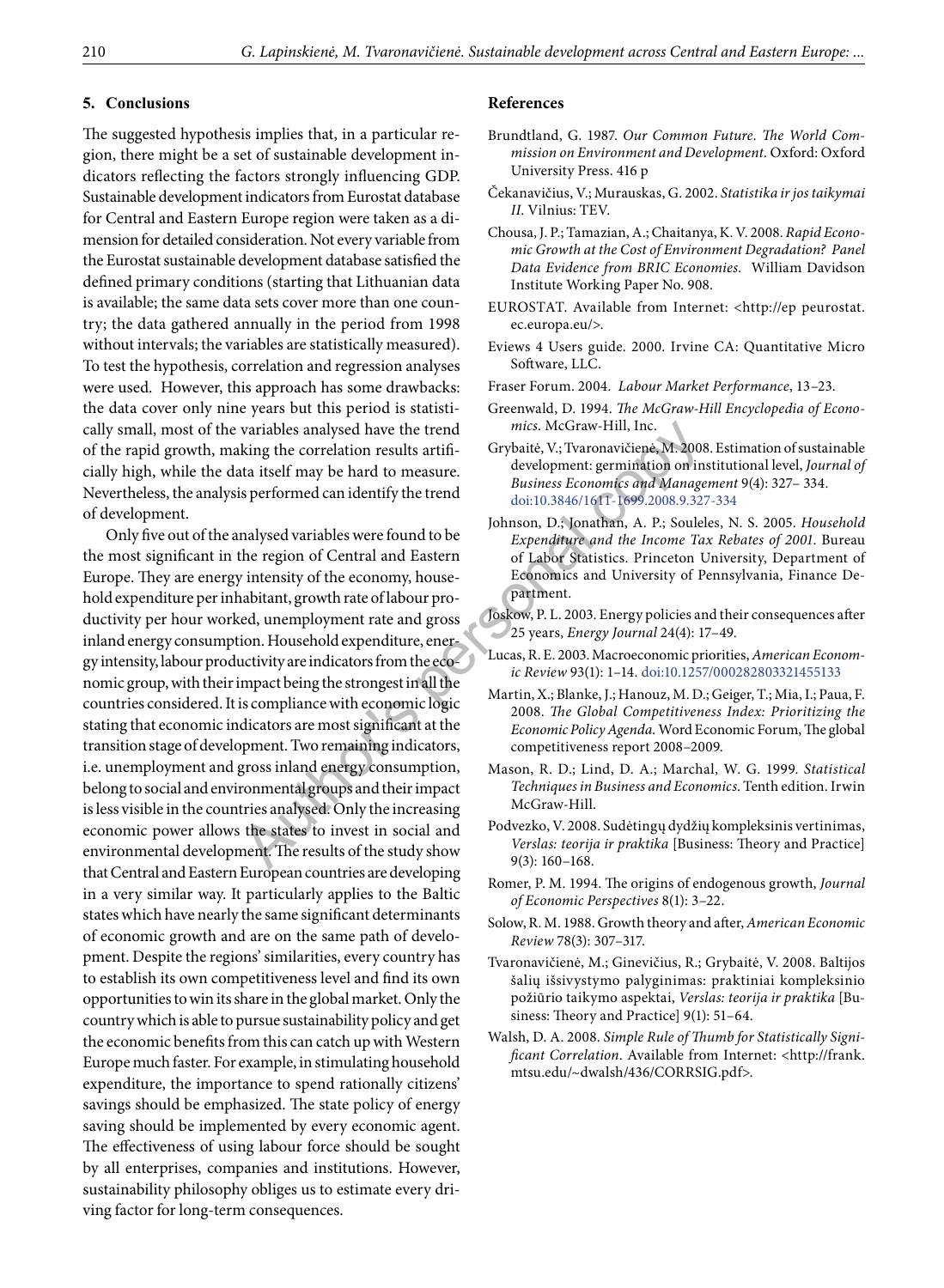|                                                                                                                                          | Lithuania | Estonia | Latvia  |
|------------------------------------------------------------------------------------------------------------------------------------------|-----------|---------|---------|
| Labour productivity per person employed - GDP in Purchasing Power Standards (PPS) per<br>person employed relative to EU-27 (EU-27 = 100) | 0.44      | $-0.06$ | 0.15    |
| Total investment - % of GDP                                                                                                              | 0.67      | 0.79    | 0.75    |
| Public investment – % of GDP                                                                                                             | 0.13      | 0.29    | 0.36    |
| Business investment - % of GDP                                                                                                           | 0.70      | 0.79    | $-0.09$ |
| Dispersion of regional GDP per inhabitant – in % of the national GDP per inhabitant                                                      | $-0.28$   | 0.32    | $-0.52$ |
| Net national income - % of GDP                                                                                                           | 0.26      | $-0.25$ | 0.33    |
| Gross household saving - % of gross household disposable income                                                                          | $-0.26$   | 0.05    | $-0.09$ |
| Labour productivity per hour worked - % change over previous year                                                                        | 0.25      | na      | na      |
| Total R&D expenditure - % of GDP                                                                                                         | 0.36      | $-0.36$ | 0.59    |
| Energy intensity of the economy - kgoe per 1 000 euro                                                                                    | 0.36      | $-0.31$ | $-0.55$ |
| Total employment rate - %                                                                                                                | 0.43      | 0.70    | 0.65    |
| Employment rate, by highest level of education attained - % of age group 25-64 years                                                     | 0.17      | 0.40    | 0.62    |
| Electricity consumption by households - 1 000 toe                                                                                        | 0.05      | $-0.08$ | 0.49    |
| Electricity consumption by households - 1 000 toe                                                                                        | 0.05      | $-0.08$ | 0.49    |
| Household expenditure per inhabitant, by category - Volume index (1995 = 100)                                                            | 0.69      | 0.91    | 0.85    |
| Total long-term unemployment rate - %                                                                                                    | 0.01      | $-0.48$ | $-0.50$ |
| Lifelong learning - %                                                                                                                    | 0.26      | $-0.23$ | na      |
| Public expenditure on education - Percent of GDP                                                                                         | $-0.16$   | $-0.54$ | $-0.16$ |
| Early school-leavers - %                                                                                                                 | $-0.24$   | $-0.42$ | na      |
| Employment rate of older workers                                                                                                         | 0.12      | 0.56    | 0.32    |
| Net migration, including corrections - persons                                                                                           | 0.41      | 0.02    | 0.28    |
| Incidence of salmonellosis - new cases per 100 000 persons                                                                               | 0.37      | 0.22    | $-0.19$ |
| Death rate due to chronic diseases - per 100 000 persons                                                                                 | 0.00      | 0.48    | 0.55    |
| Total greenhouse gas emissions - index base year = 100                                                                                   | 0.82      | 0.35    | 0.69    |
| Renewables in gross inland energy consumption - %                                                                                        | $-0.69$   | $-0.05$ | $-0.11$ |
| Energy dependency - %                                                                                                                    | $-0.10$   | $-0.21$ | $-0.06$ |
| Implicit tax rate on energy - Ratio of energy tax revenues to final energy consumption, deflated                                         | $-0.33$   | 0.10    | $-0.21$ |
| Electricity generated from renewable sources - % of gross energy consumption                                                             | $-0.06$   | 0.09    | 0.07    |
| Energy consumption of transport, by mode - 1 000 toe                                                                                     | 0.77      | 0.44    | 0.54    |
| Shares of environmental taxes in total tax revenues - %                                                                                  | $-0.31$   | 0.14    | $-0.28$ |
| Shares of labour taxes in total tax revenues - %                                                                                         | $-0.71$   | $-0.82$ | $-0.55$ |
| Growth rate of labour productivity per hour worked - % change over previous year                                                         | 0.40      | 0.29    | 0.38    |
| Real effective exchange rate - index 1999 = 100                                                                                          | 0.07      | $-0.05$ | 0.52    |
| Employment rate, by gender - %                                                                                                           | 0.43      | 0.70    | 0.65    |
| Unemployment rate, by gender $-$ %                                                                                                       | -0.41     | $-0.58$ | $-0.70$ |
| Municipal waste generated - kg per capita                                                                                                | 0.70      | 0.06    | 0.52    |
| Municipal waste treatment, by type of treatment method - kg per capita                                                                   | 0.90      | $-0.01$ | 0.41    |
| Emissions of acidifying substances, by source sector $-1000$ tonnes acid equivalents                                                     | 0.45      | 0.23    | 0.48    |
| Emissions of ozone precursors, by source sector - 1 000 tonnes ozone-forming potential                                                   | 0.62      | 0.35    | 0.59    |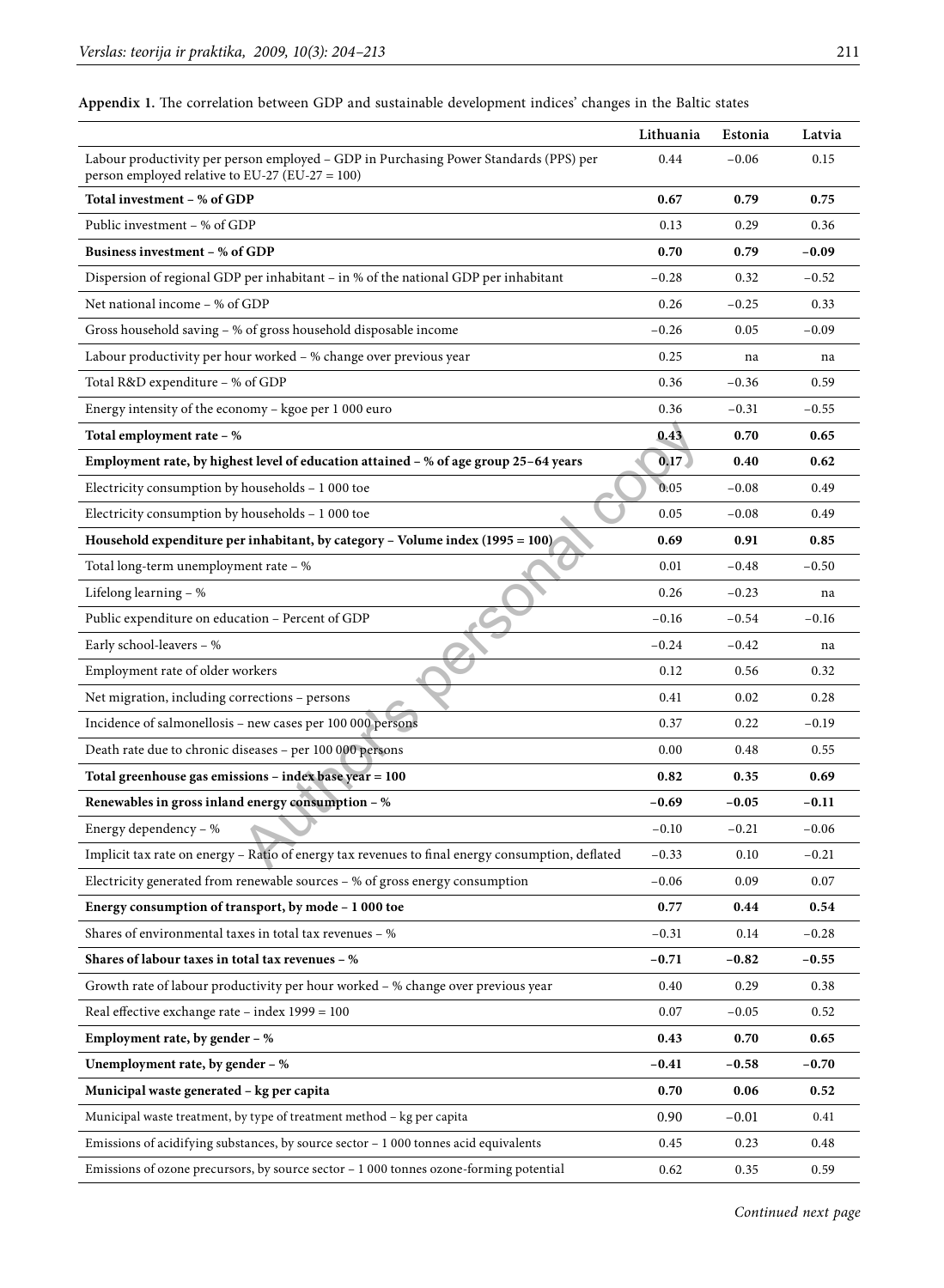|                                                                                                                                                                                                           | Lithuania | Estonia | Latvia  |
|-----------------------------------------------------------------------------------------------------------------------------------------------------------------------------------------------------------|-----------|---------|---------|
| Emissions of particulate matter by source sector $-1000$ tonnes particulate-forming potential                                                                                                             | 0.58      | 0.04    | 0.51    |
| Final energy consumption, by sector - 1000 toe                                                                                                                                                            | 0.80      | 0.62    | 0.62    |
| Persons with low educational attainment, by age group $-$ %                                                                                                                                               | $-0.06$   | 0.31    | 0.20    |
| Employment rate of older workers – %                                                                                                                                                                      | 0.12      | 0.56    | 0.32    |
| Life expectancy at age $65$ , by gender – years                                                                                                                                                           | $-0.25$   | $-0.10$ | na      |
| Total fertility rate - number of children per woman                                                                                                                                                       | 0.17      | $-0.06$ | $-0.07$ |
| General government debt - General government consolidated gross debt as a percentage of GDP                                                                                                               | $-0.83$   | $-0.50$ | $-0.56$ |
| Suicide death rate, by age group - Total - crude death rate per 100 000 persons                                                                                                                           | $-0.60$   | $-0.69$ | 0.19    |
| Greenhouse gas emissions $-$ index base year $= 100$                                                                                                                                                      | 0.82      | 0.35    | 0.69    |
| Greenhouse gas emissions by sector - million tonnes $CO2$ equivalent                                                                                                                                      | 0.84      | 0.35    | 0.68    |
| Greenhouse gas emissions intensity of energy consumption - index $2000 = 100$                                                                                                                             | 0.19      | $-0.03$ | 0.12    |
| Gross inland energy consumption, by fuel - 1 000 tonnes of oil equivalent                                                                                                                                 | 0.64      | 0.26    | 0.57    |
| Implicit tax rate on energy – Euros per tonne of oil equivalent                                                                                                                                           | 0.33      | 0.10    | $-0.21$ |
| Modal split of freight transport - % in total inland freight tonne-km                                                                                                                                     | 0.51      | $-0.09$ | $-0.45$ |
| Volume of freight transport - Index $2000 = 100$                                                                                                                                                          | $-0.36$   | $-0.53$ | $-0.13$ |
| Greenhouse gas emissions from transport - 1 000 tonnes of CO <sub>2</sub> equivalent                                                                                                                      | 0.77      | 0.62    | 0.50    |
| People killed in road accidents - Number of killed people                                                                                                                                                 | 0.61      | 0.47    | $-0.57$ |
| Emissions of ozone precursors from transport - 1 000 tonnes of ozone-forming potential                                                                                                                    | 0.60      | 0.29    | $-0.51$ |
| Emissions of particulate matter from transport - 1000 tonnes                                                                                                                                              | 0.65      | 0.60    | 0.41    |
| Forest trees damaged by defoliation - %                                                                                                                                                                   | 0.76      | $-0.04$ | 0.10    |
| Shares of environmental and labour taxes in total tax revenues – %                                                                                                                                        | $-0.31$   | 0.14    | $-0.28$ |
| Indicators chosen for regression analysis are printed in bold<br>*na-data not available                                                                                                                   |           |         |         |
| Indicators chosen for regression analysis are printed in bold<br>*na-data not available<br>Appendix 2. The correlation between GDP and main sustainable development indices' changes in the Baltic states |           |         |         |
| Indicator                                                                                                                                                                                                 | Lithuania | Latvia  | Estonia |
| Total investment - % of GDP                                                                                                                                                                               | 0.67      | 0.79    | 0.75    |

# **Appendix 2.** The correlation between GDP and main sustainable development indices' changes in the Baltic states

| Indicator                                                                                   | Lithuania | Latvia  | Estonia |
|---------------------------------------------------------------------------------------------|-----------|---------|---------|
| Total investment - % of GDP                                                                 | 0.67      | 0.79    | 0.75    |
| Business investment – % of GDP                                                              | 0.70      | 0.79    | $-0.09$ |
| Total employment rate $-$ %                                                                 | 0.43      | 0.70    | 0.65    |
| Employment rate, by highest level of education attained – % of age group 25–64 years        | 0.17      | 0.40    | 0.62    |
| Unemployment rate                                                                           | $-0.41$   | $-0.58$ | $-0.70$ |
| Growth rate of labour productivity per hour worked $-$ % change over previous year          | 0.40      | 0.29    | 0.38    |
| Real effective exchange rate – index $1999 = 100$                                           | 0.07      | $-0.05$ | 0.52    |
| Energy intensity of the economy $-$ kgoe per 1 000 euro                                     | 0.36      | $-0.31$ | $-0.55$ |
| Municipal waste generated – kg per capita                                                   | 0.70      | 0.06    | 0.52    |
| Final energy consumption $-1000$ toe                                                        | 0.80      | 0.62    | 0.62    |
| Household expenditure per inhabitant – Volume index $(1995 = 100)$                          | 0.69      | 0.91    | 0.85    |
| Shares of labour taxes in total tax revenues $-$ %                                          | $-0.71$   | $-0.82$ | $-0.55$ |
| General government debt – General government consolidated gross debt as a percentage of GDP | $-0.83$   | $-0.50$ | $-0.56$ |

*Continued next page*